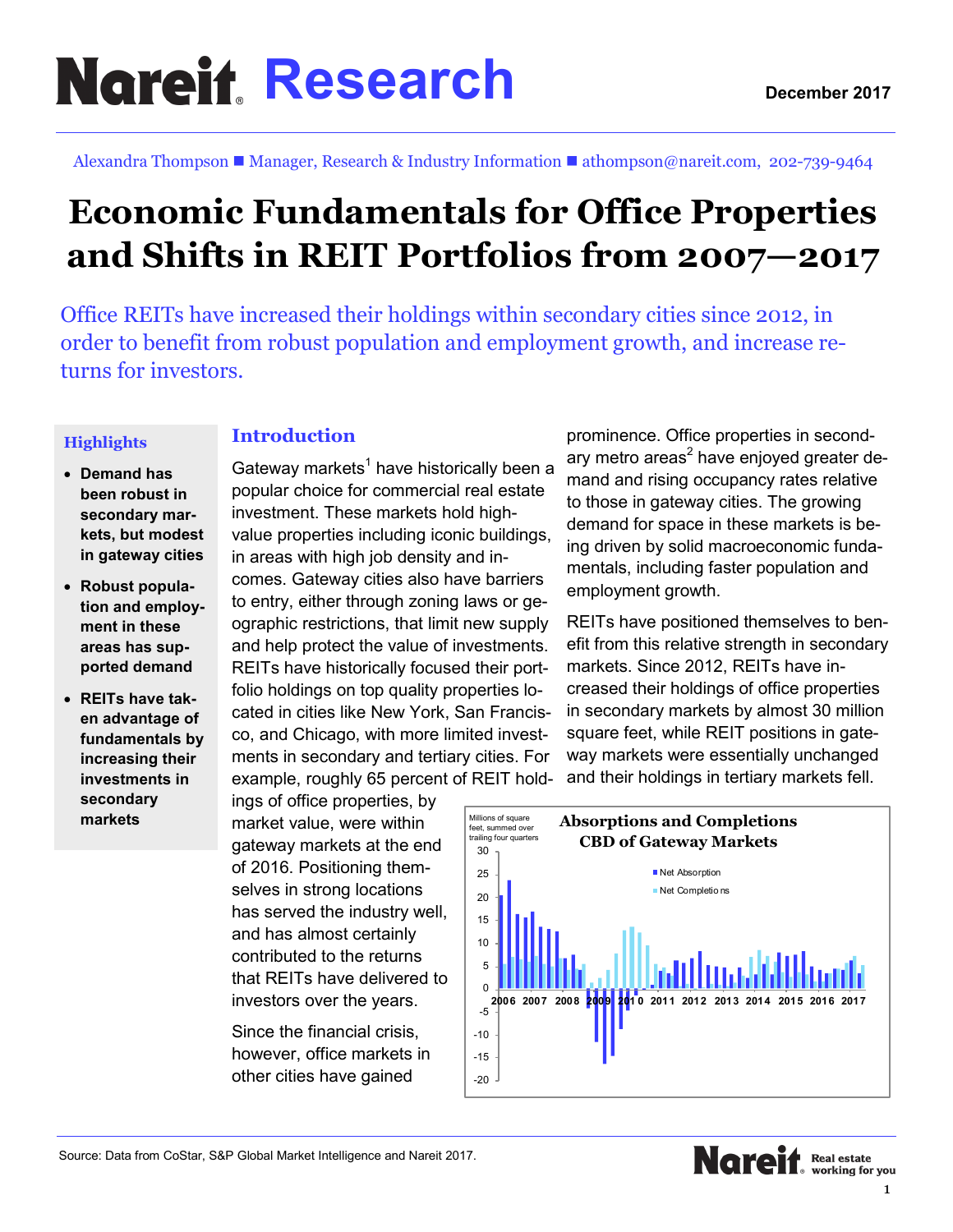





These acquisitions of properties in markets with stronger demand while shedding holdings in weaker markets demonstrate how REITs' knowledge of local market conditions enable them to make well-informed investment decisions, and help add value for shareholders.

Data for this project were collected from CoStar and S&P Global Market Intelligence. The top 47 metro areas were examined and divided between gateway, secondary, and tertiary markets. The data were also analyzed by district, Central Business District (CBD) and Suburban.

# **Supply and Demand Conditions**

Gateway cities enjoyed robust demand for office properties during the years before the financial crisis. Net absorption (demand) outpaced net completions (supply) by as much as 20 million square feet a year in the CBD section of Gateway markets (Chart 1). Demand was at its highest from 2005 to 2006, averaging 18 million square feet each year. Suburban areas in Gateway cities also experienced high levels of net absorption during this time period. In contrast to the CBD areas of these cities, however, construction surpassed demand beginning in 2007, due to there being fewer space constraints in the suburban areas. During the financial crisis, net absorption turned negative both in CBDs and the suburbs as more businesses vacated their office space than those starting new leases. This coincided with more supply entering the market, mainly from projects started well before the crisis, leading to an excess of unoccupied space.

Office markets in Gateway cities began to recover by 2011, as demonstrated by the rebound in demand. Net absorption, however, has not returned to its pre-crisis levels in either CBD or suburban markets. For example, net absorption in CBD markets has not exceeded 8.2 million square feet each year, which is less than half of the peak reached in 2006. Demand

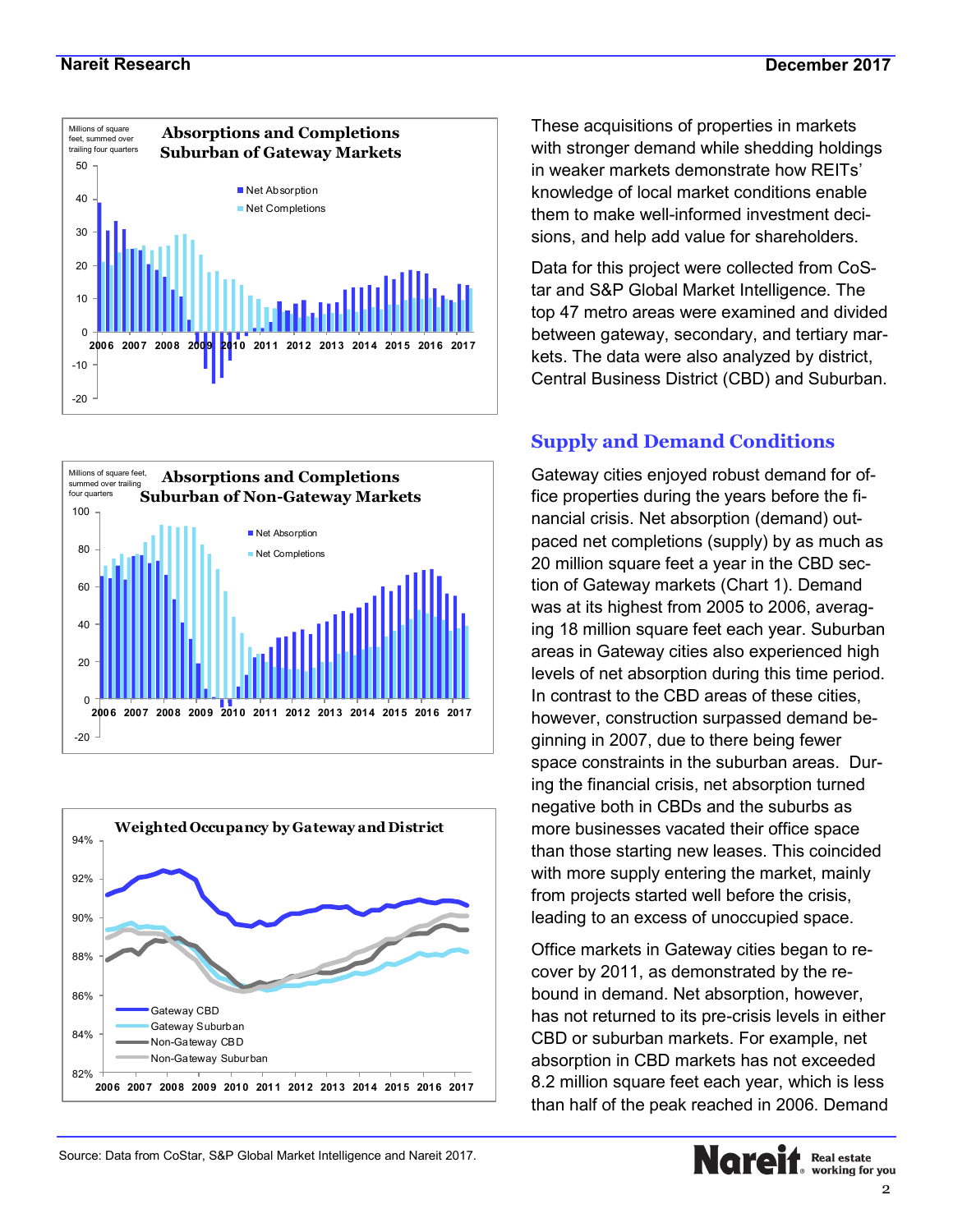#### **Nareit Research**

for office space the suburban areas of gateway markets has similarly fallen short of pre-crisis levels.

Demand in the Secondary and Tertiary metros, in contrast, has nearly returned to its pre-crisis levels while construction activity has lagged (Chart 3). After the Great Recession, demand in the suburban areas $3$ of secondary and tertiary metros has only grown, and by the end of 2016, it had almost returned to precrisis levels. In addition, the amount of deliveries entering the market has decreased compared to the prior cycle, which has allowed for demand to outpace supply over the last five years.

The relative strength of excess net demand in these secondary and tertiary markets, compared to demand growth in the Gateway markets, has allowed occupancy rates to close much of the gap that existed prior to the financial crisis. Previously, properties in gateway CBD markets enjoyed occupancy rates that were three percentage points higher than in gateway suburban, secondary, or tertiary markets (Chart 4). This gap continued through the crisis but started to narrow in the early recovery. The stronger demand



growth in non-gateway suburban markets steadily pushed up occupancy rates, and by 2017:Q2, the gap between gateway CBD and secondary/tertiary suburban had narrowed to less than one percentage point. In terms of occupancy, there is no longer a significant difference between buildings in the downtowns of New York or San Francisco than the submarkets di-



rectly outside of Dallas or Seattle. The closing of this gap indicates a significant shift in the overall office market.

# **Economic fundamentals in the Gateway, Secondary, Tertiary markets**

Solid economic fundamentals, in particular, the increases in population and employment, have driven the growing demand and occupancy outside the gateway metros. Population and employment growth have been particularly robust within the secondary markets after the financial crisis. For example, population growth in secondary metros exceeded growth in gateway and tertiary metros for the entire period of 2007 to 2016 (peak of prior cycle to present), as well as the sub-periods 2007 to 2011 (peak of prior cycle to early recovery), 2012 to 2016 (early recovery to present), and also over the past year (Chart 5). The population growth among secondary cities during the period from 2012 through 2016 stands out as the most rapid of any of these groups of cities for the periods examined. Population in secondary metros grew, on average, 2.0 percent each year. Population in gateway and tertiary metros, in comparison, only increased 0.5 percent and 0.6 percent each year, respectively.

Secondary metros also had faster employment growth $^4$  during the full 2007-2016 period as well as each of the sub-periods. Similar to population, em-

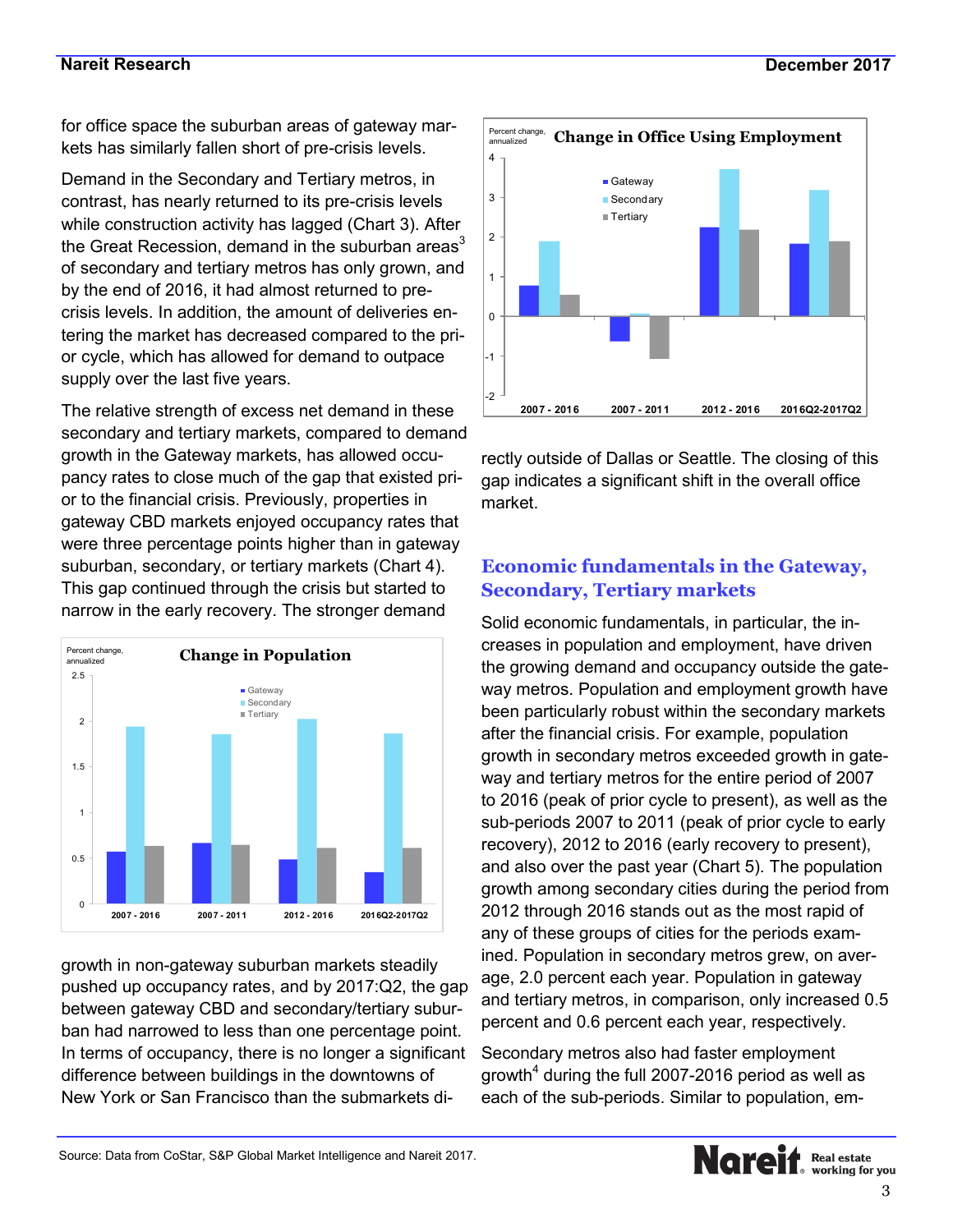#### **Nareit Research**







ployment growth accelerated following the financial crisis, especially for the period since 2012. Growth for secondary metros stood at 3.7 percent each year while gateway and tertiary metros experienced 2.3 and 2.2 percent each year, respectively (Chart 6). Higher growth in secondary markets has allowed for employment to easily surpass its pre-crisis peak compared to gateway and tertiary markets (Chart 7). Secondary markets returned to pre-crisis employment 1-2 years before either gateway or tertiary markets. As of 2017:Q2, secondary markets were 18.9 percent above peak employment from the prior cycle while gateway and tertiary markets were only 6 percent above, on average.

Several other underlying factors have hurt demand for office space in the gateway metros, besides weaker employment growth. New development trends towards smaller space per worker, with floorplans featuring more cubicles as opposed to traditional enclosed offices. Law office libraries specifically don't need as much square footage as they used to due to books being converted to digital formats. Weaker employment growth along with other office development changes have reduced the need for more space, limiting net absorption.

The robust population and employment growth in the top nine metro suburban markets has supported the higher level of demand for office space post-crisis. These markets are home to around a third of the total combined stock in secondary and tertiary markets $^5$ . Since 2012, however, these markets represent approximately half of the total demand for nongateway office space (Chart 8). The extra demand has allowed for occupancy rates to rise faster in secondary markets following the financial crisis. The increase in occupancy rates for secondary markets since 2010 was, on average, one to two percentage points higher than the increase in tertiary markets (Chart 9).



Source: Data from CoStar, S&P Global Market Intelligence and Nareit 2017.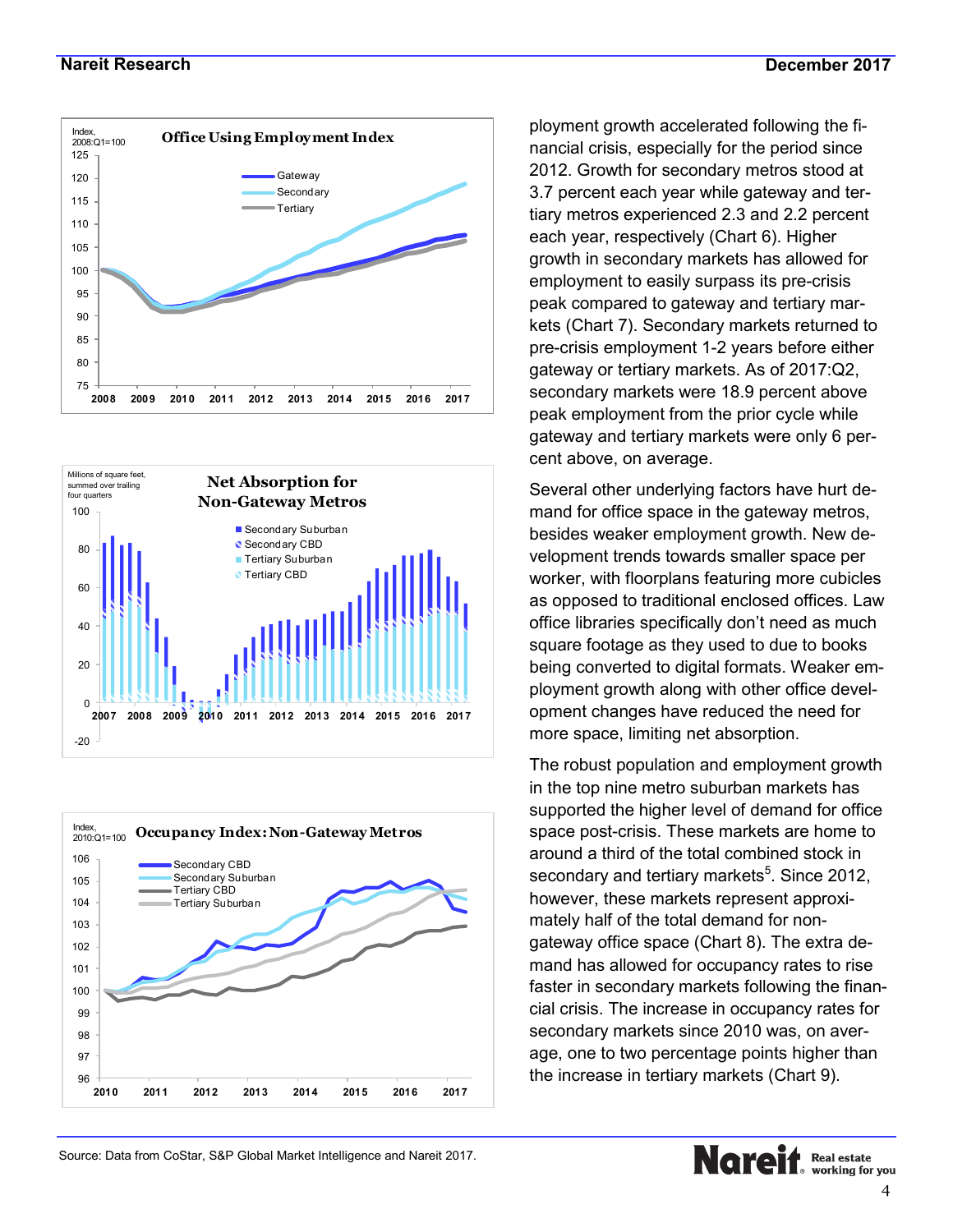Changes in the underlying fundamentals have caused demand for real estate to shift. Occupancy rates and demand have grown faster in secondary markets, increasing their prospects relative to the larger gateway markets. As we shall see in the next section, REITs anticipated many of these changes and began allocating more of their portfolios to properties within secondary markets ahead of the strengthening of underlying fundamentals.

# **Portfolio activity by REITs**

REITs moved early to focus their property acquisitions in these secondary markets that subsequently experienced greater improvements in fundamentals and demand. Before the crisis, the majority of office properties purchased by REITs were located in gateway metros (see blue bars in Chart 10, especially 2007 and 2008). In the immediate aftermath of the financial crisis, REITs made nearly all of their acquisitions within gateway markets, perhaps reflecting a "flight to quality", or taking advantage of fire sales by private investors (see blue bars, 2010 and 2011). This strategy allowed REITs to take advantage of lower priced assets in an environment that typically boasts a higher price point.

REITs turned their acquisition activity from gateway cities to the secondary markets in 2012, just as the underlying fundamentals in these markets began to gain momentum. From 2011-2012, REITs added



about the same amount of properties in gateway and secondary metros. Over the next year, however, REITs added about three times the amount of square feet in secondary cities compared to gateway cities (see red bars, 2013).

The shift in REITs' portfolio activity can be seen more easily by comparing portfolio growth in each set of metro areas from 2007 to 2011 to the patterns of growth from 2012 through 2016 (Chart 11). From 2007 to 2011, REITs holdings in gateway cities rose 4.1, annualized rate, percent while holdings in secondary and tertiary cities increased only slightly, 0.7 percent. Holdings in tertiary cities rose 1.4 percent. Since 2012, however, REIT holdings of office space in secondary cities rose at an 8.5 percent, while holdings in gateway cities were little changed and REITs were net sellers in tertiary markets. REITs appear to have anticipated that the secondary markets would enjoy stronger fundamentals that boosted occupancy rates compared to other areas. Their ability to track the underlying fundamentals and act accordingly, showcases their knowledge of the industry.

REITs that shift their portfolio activity towards these secondary and tertiary cities that subsequently experienced more rapid growth posted superior stock market performance over this period. Seven REITs increased the portion of their office portfolio within secondary markets by 7.5 percentage points or more from 2012 to 2016. Most of these companies were Office REITs, but some Diversified REITs with large